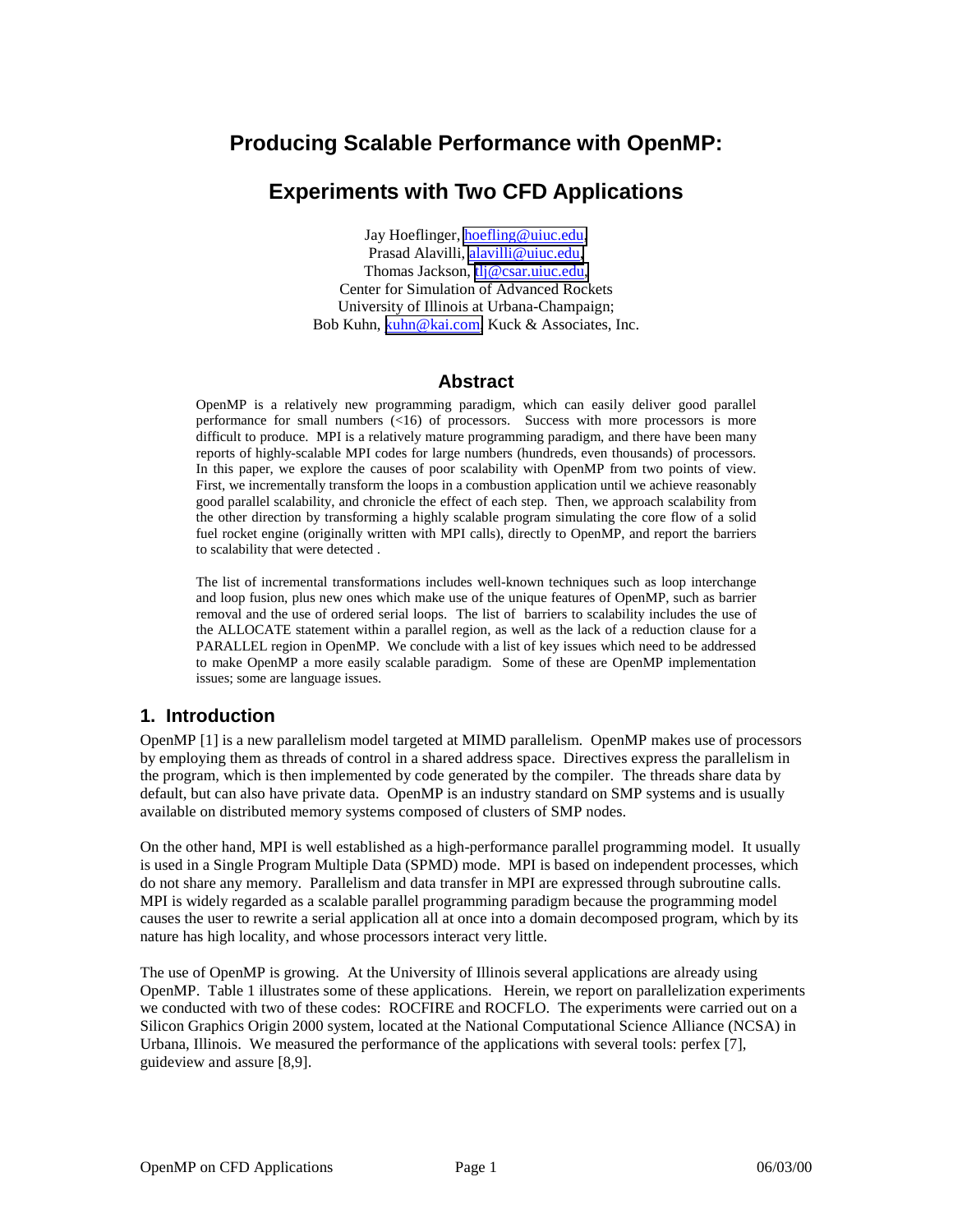| <b>Author</b>                   | <b>Application</b>                     |
|---------------------------------|----------------------------------------|
| Tom Jackson, John               | ROCFIRE, a combustion code implemented |
| Buckmaster, Jay Hoeflinger      | with incremental parallelism [2]       |
| Prasad Alavilli, Jay Hoeflinger | ROCFLO, a solid rocket core flow code  |
|                                 | implemented with domain decomposition  |
| Dinshaw Balsara                 | Adaptive Mesh Refinement [3]           |
| Danesh Tafti                    | Flow across louver grids [4]           |
| Jon Dantzig, Nik Provatas       | Extrusion code [5]                     |
| Nahil Sobh, Jay Hoeflinger      | Extrusion code [6]                     |

#### **Table 1. Some applications at the University of Illinois using OpenMP.**

ROCFIRE solves a subset of the Navier-Stokes equations, including chemical kinetics (i.e. constant flow field plus equations for energy and species). It is the first of several combustion codes which will be used to model the combustion of the solid propellant in a solid rocket motor. ROCFLO solves the full compressible Navier-Stokes equations. Both of these codes are components of an integrated solid-fuel rocket simulation code being developed at the Center for Simulation of Advanced Rockets[10] (CSAR), a Department of Energy Accelerated Strategic Computing Initiative (ASCI) center, located at the University of Illinois at Urbana-Champaign.

### **1.1 Parallelization methods**

We can divide the process used to parallelize ROCFIRE into two phases. There is no clear boundary between these phases but there is a major difference between the processes. The first we call **loop-level parallelization**. There the process is:

- **1. Run a profile on the program.**
- **2. Find the serial loop which takes the most time.**
- **3. Parallelize it.**
- **4. Repeat at step 1.**

Many have experienced that this process leads to a very frustrating *point of diminishing returns* where further changes do not lead to significant further performance increases and the performance achieved does not increase linearly with the number of processors used. Another way of saying this is that the performance does not scale well.

This usually results when the programmer does not consider *which* technique could be used to increase performance further. So -- he continues to apply the *same* technique, namely parallelize the next most important serial loop. This process is motivated by Amdahl's Law, which leads one to believe that the performance problem is that the remaining serial code is limiting performance. What may be true instead is that already-parallelized parts of the code are hiding inefficient implementation of the parallelism.

We advocate a different approach. The act of selecting the next loop to work on in Step 2 above should be changed to selecting the *least efficient loop*. Step 3 above must be changed from *parallelize it* to *improve its efficiency*. We call the modified process **incremental parallelization**.

It should be pointed out that the transformation of a given loop may improve the efficiency of other loops in the program. This is possible because the processors in a shared-memory environment can easily affect each other by accessing shared data. For instance, careless scheduling of a single loop can "spoil" the cache, hurting performance of subsequent loops. Likewise, improving the schedule for that single loop can then improve the performance of those subsequent loops.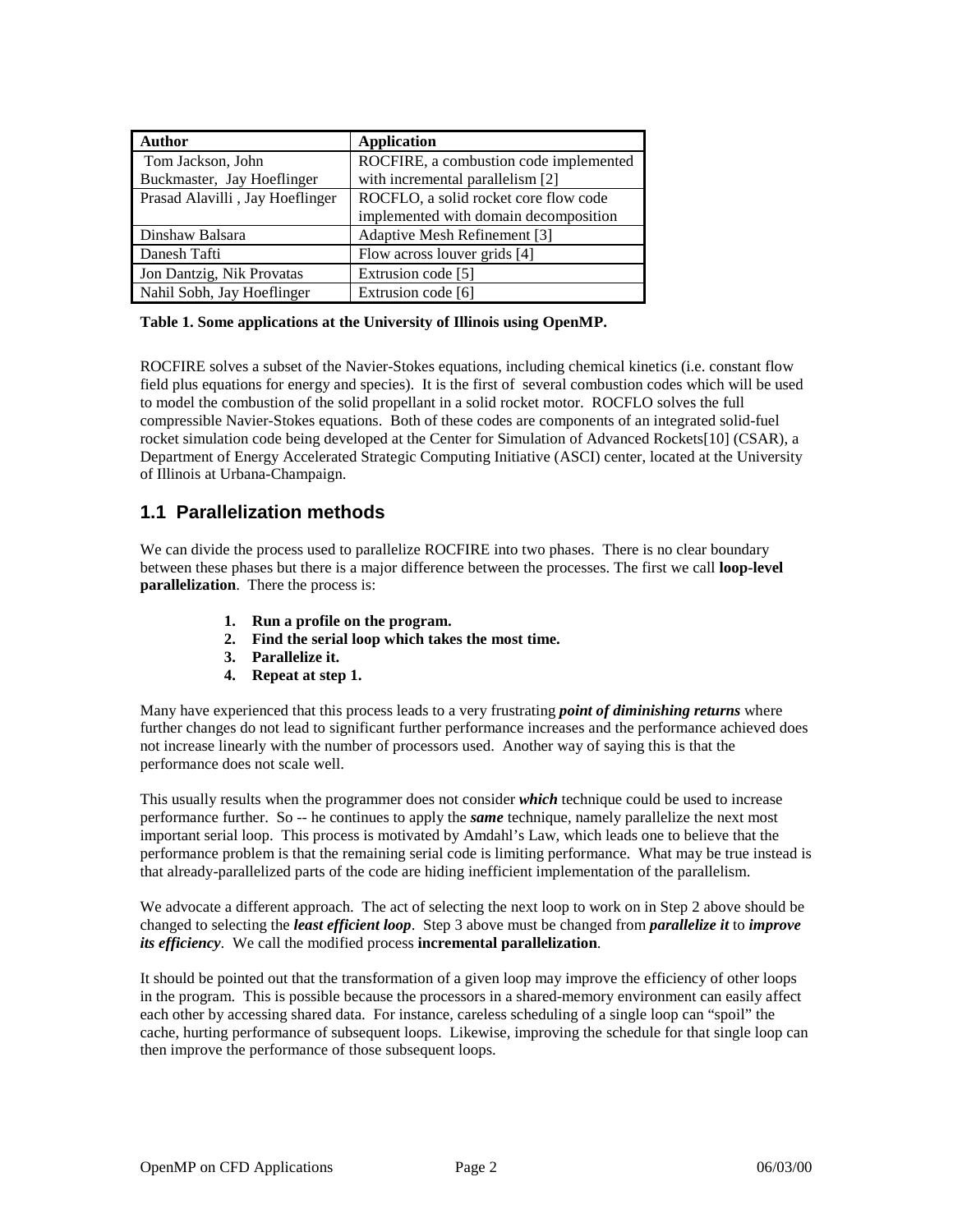

 In order to get a global improvement, especially on a NUMA machine, it is necessary to keep a global view of the program in mind. This allows the programmer to optimize data locality and minimize interconnect traffic.

Incremental parallelization techniques do not include a major technique that has been used by message passing programs -- domain decomposition. By domain decomposition, we mean *the separation of the total data space into fixed regions of data, i.e. domains, to be worked on separately by each processor*. Within a message passing program, domain decomposition is used as a matter of course, since processors cannot easily share data. This nearly forces the MPI programmer to use local data much more than nonlocal data, and performance due to that can be quite good. The problem with domain decomposition is the difficulty of coding it. The programmer must (all at once) change all array declarations and all loop bounds, and explicitly code the transfer of data between processors. This is a large and difficult step. We will show an incremental path, using OpenMP, to approximate domain decomposition with a series of simple steps.

In this paper we will describe the techniques used to do incremental parallelization of the serial version of ROCFIRE. We will also show the performance effects of the various techniques. The eventual code scaled fairly well to 64 processors. We will also describe our experiment of directly translating a highly scalable MPI program, ROCFLO, into OpenMP. This method of producing a domain-decomposed OpenMP program allowed us to directly identify constructs of OpenMP that are not scalable, since the MPI counterpart was scalable. The ROCFIRE and ROCFLO experiments are two alternative routes for arriving at a scalable OpenMP program, as shown in Figure 1.

There are at least two ways of conducting scalability experiments: with a *fixed problem* and with *a scaled problem*. By a fixed problem we mean that the amount of data being used for the calculation remains fixed as we add processors. In other words, we try to solve a problem of a certain size by using more and more processors. This means that, as the number of processors increases, the amount of data used by each decreases. By a scaled problem, we mean that the amount of data being used for the calculation increases as we add processors, such that each processor always uses the same amount of data. The experiments reported in this paper are all with a fixed problem, unless a scaled problem is explicitly mentioned.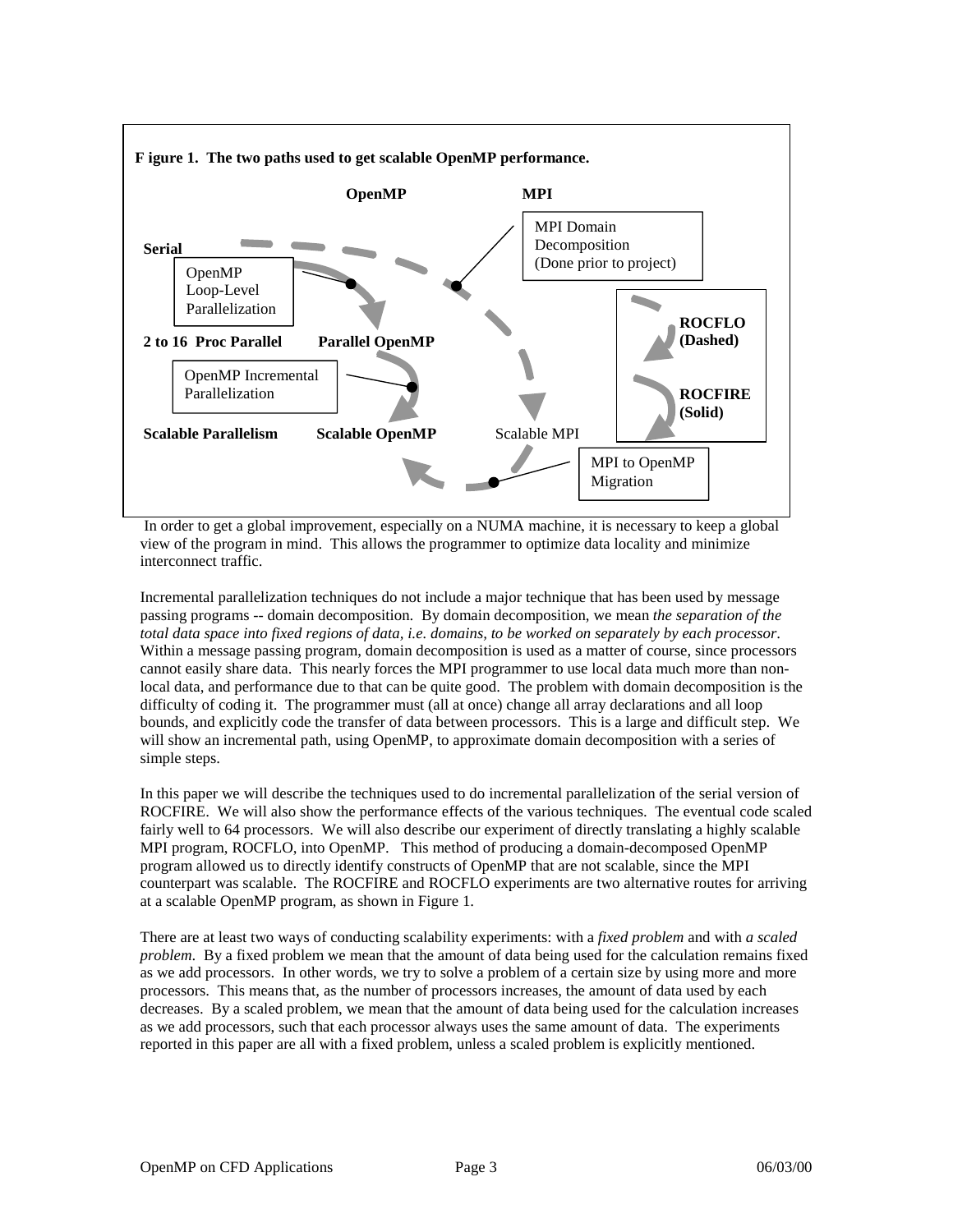# **2. ROCFIRE**

ROCFIRE solves a subset of the Navier-Stokes equations, including chemical kinetics, for a typical solid rocket motor (SRM) by the method of lines in the time direction to steady state. A fourth-order central difference scheme is used for spatial discretization, with a uniform mesh in the plane, tangent to the surface, and a non-uniform mesh in the normal direction. A typical grid consists of about one million grid points. The code is about 5000 lines of Fortran 77. It is the world's first 3-D solid propellant combustion simulation code, extending the 2-D work of Buckmaster, Jackson and Yao [13].

The propellant in an SRM consists of a high density packing of ammonium perchlorate (AP) particles imbedded in a fuel-binder, as shown in Figure 2. Typically, aluminum particles are also added, which burn in the gas-phase products of the AP-binder combustion, increasing the rocket chamber temperature. A mix of AP particle sizes is used in the 2-400 micron range, and the primary combustion field is located within tens of microns of the propellant surface. Some of the heat generated within the combustion field is conducted to the propellant surface, and is responsible for the surface regression, the necessary conversion of solid to combustible gases. The surface is not flat, as the instantaneous regression rates of AP and binder are not equal.



As the propellant surface regresses, the surface structure changes. Pieces of AP buried in the binder are first exposed and then consumed. As a consequence, each portion of the combustion field near the surface experiences a chain of ignitions, and what effect these may have on the dynamics appears not to have been addressed in the previous literature. Figure 2 shows an array of AP particles imbedded in a modified binder, and Figure 3 shows the propellant surface (viewed as a slice through the z-plane) and the corresponding heat flux to the surface.

The ROCFIRE simulation is part of the



integrated simulation code being built at CSAR. In order to describe the physics of combustion in an SRM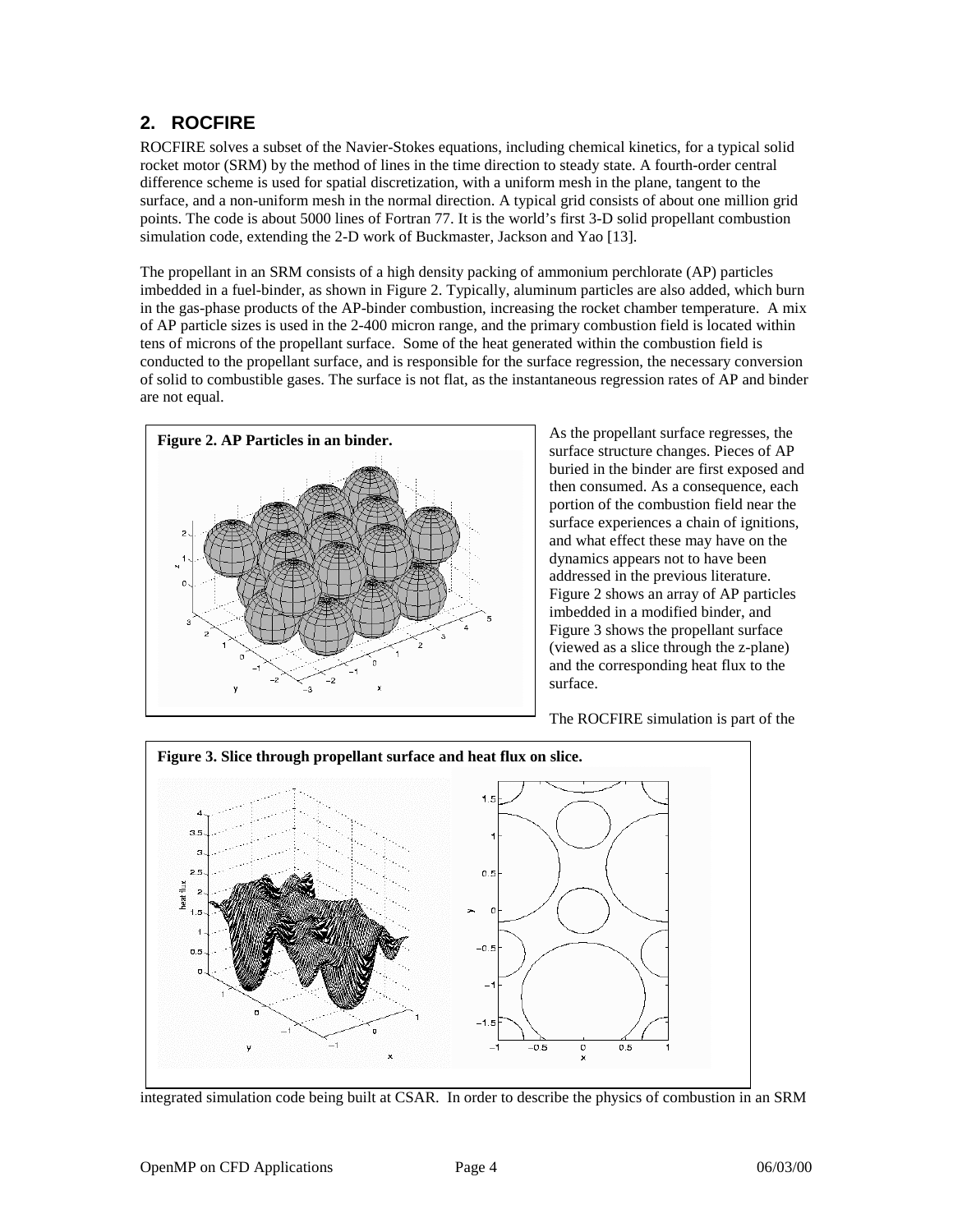more accurately, the regression of the surface must generate boundary conditions for the chamber flow. It is necessary to solve for the three-dimensional combustion field, coupling this with physical processes such as heat conduction in a thin surface layer in the propellant, and allowing for feedback from the chamber flow. Hence, the ultimate goal is an unsteady 3-D simulation of propellant burning.

The principles used to guide the incremental parallelization of ROCFIRE are simple:

- 1. Each processor should consistently access the same part of all shared data, as much as possible.
- 2. Maximize re-use of data in cache.
- 3. Fork , join, and barrier should be eliminated as much as possible.

Principle 1 amounts to an approximation of domain decomposition with OpenMP. It can be achieved with small, simple steps in OpenMP. Whatever data must be shared across the domain boundaries is communicated automatically *by the hardware*, making it transparent to the programmer and potentially very fast. Principle 1 can be achieved by:

- **1. Using first-touch data placement and parallelizing initialization loops.**
- **2. Scheduling loops consistently (use loop transformations, e.g. interchange).**
- **3. Making iteration spaces consistent.**

The following sections describe the incremental parallelization techniques used in detail**.**

### **2.1 Memory Usage Analysis**

Before going too far in parallelizing a CFD application, the memory usage pattern should be analyzed. CFD applications tend to sweep through memory rapidly creating little opportunity for optimizing cache



and main memory utilization. These can easily become limiting factors in the performance of non-domain decomposed applications, and hence effective parallelization and efficient memory utilization are tightly coupled. On the other hand, finite difference computations can have reasonable memory reuse if the programmer keeps in mind the machine and program characteristics listed in Figure 5.

| <b>Principle Program Structures</b> | <b>Principle Memory System 1</b> |
|-------------------------------------|----------------------------------|
| Loop nest order                     | Cacheline size                   |
| Flow field array dimension order    | Lookaside buffer                 |
| Finite Difference stencil           | Cache capacity                   |
| Dimensions of dataset               | Memory bandwidth                 |

| Principle Program Structures     | <b>Principle Memory System Features</b> |
|----------------------------------|-----------------------------------------|
| Loop nest order                  | Cacheline size                          |
| Flow field array dimension order | Lookaside buffer                        |
| Finite Difference stencil        | Cache capacity                          |
| Dimensions of dataset            | Memory bandwidth                        |

**Figure 5. Program structures and machine characteristics to keep in mind when optimizing a program with OpenMP.**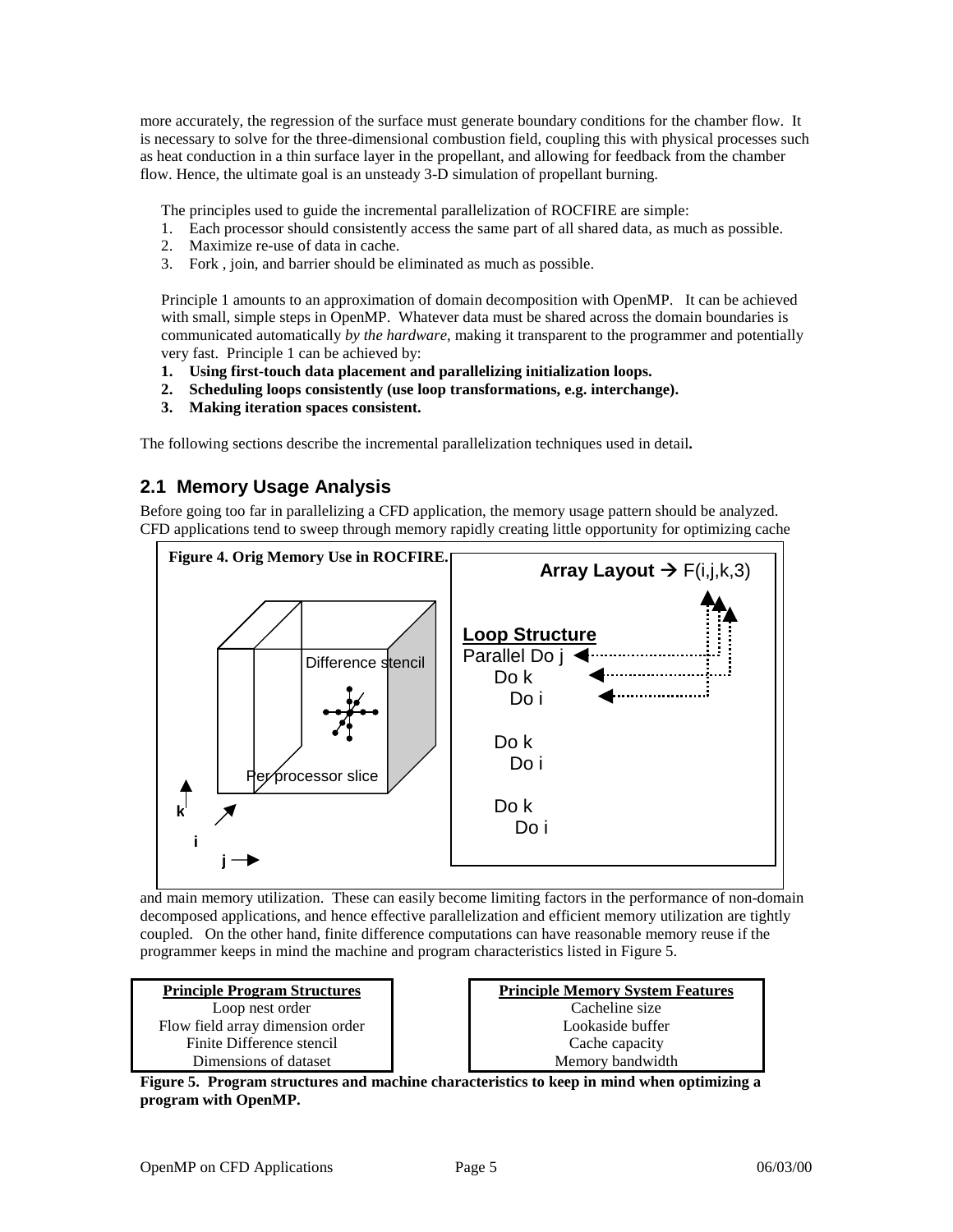Our analysis of the ROCFIRE memory usage, illustrated in Figure 4, was as follows:

- The inner loop corresponded to access in *consecutive data elements* so that several memory references would stall until the *cache line* was loaded but then all of the cache line would be used. This is *good*.
- The only sharing of cache lines between processors was in the back/right edge of each processor slice, with the front/left edge of the slice to the right of it. Therefore, *false sharing* was *not* a major problem. This is *good*.
- The size of each processor's *cache* on the Origin 2000 was 4 megabytes, but vertical slabs executed by each processor (due to the *inner loops*), accessed a data volume much larger than that. This is *not good*. The finite difference stencil reads from adjacent planes offering the possibility of cache re-use, but due to the large data volume of a plane, it is likely that the data from the previous plane will flushed before it can be re-used.
- The size of the dimension in each direction was about 80 and the finite difference stencil requires six vertical planes for reading, and one for writing. When there are 16 processors or more, each processor will have slabs of 5 or fewer planes, so there will be a considerable sharing of pages. This is *not good*.

To address the problems mentioned, we applied the optimization techniques described in the following sections.

## **2.2 Consistent Scheduling**

#### **Maximum performance improvement proportional to cache latency.**

CFD applications frequently have consecutive loop nests that access the large shared data arrays with similar loops and similar loop bounds. In a 3-D flow problem, there are usually three loops in a loop nest for each set of equations and it is best to consistently parallelize access to the same dimension of the shared data structures, so that cache locality can be preserved. There are two situations which can arise: the global flow array fits in the combined caches of all the processors, or it doesn't. This strategy works extremely well in the first case. If the data usage exceeds the collective cache, transformations which limit the data used, but maximize the data re-use in cache should be applied.

Given the goal of consistently parallelizing the same dimension, the question becomes which dimension in a 3-D flow problem to choose. Here are the main considerations:

- Because Fortran arrays are laid out in memory with the first dimension contiguous, poor performance results if that dimension is parallelized.
- When one dimension is less than a small multiple, say 5, of the number of processors you wish to use, choose a different dimension of the array. This rule is motivated by the need for good load balance to achieve an efficient parallel computation.
- Pick the loop dimension that has the most parallel loops. If sweeps in orthogonal directions are used in the application, it is probably the case that some loop will have dependences in each direction. In this case some memory motion is unavoidable.
- Frequently, 3-D flow field arrays have 4 dimensions where the fourth dimension is used to store various properties like velocity or pressure. This dimension is not a good candidate for parallelism. However, when equations couple these properties within a loop nest, placing this dimension first may allow memory bandwidth to be used more efficiently because each cache lines will contain properties that are going to be used together.

Schedule(static), which is the default with OpenMP, will enable consecutive parallel loops to assign the same iterations to each processor, enhancing cache locality.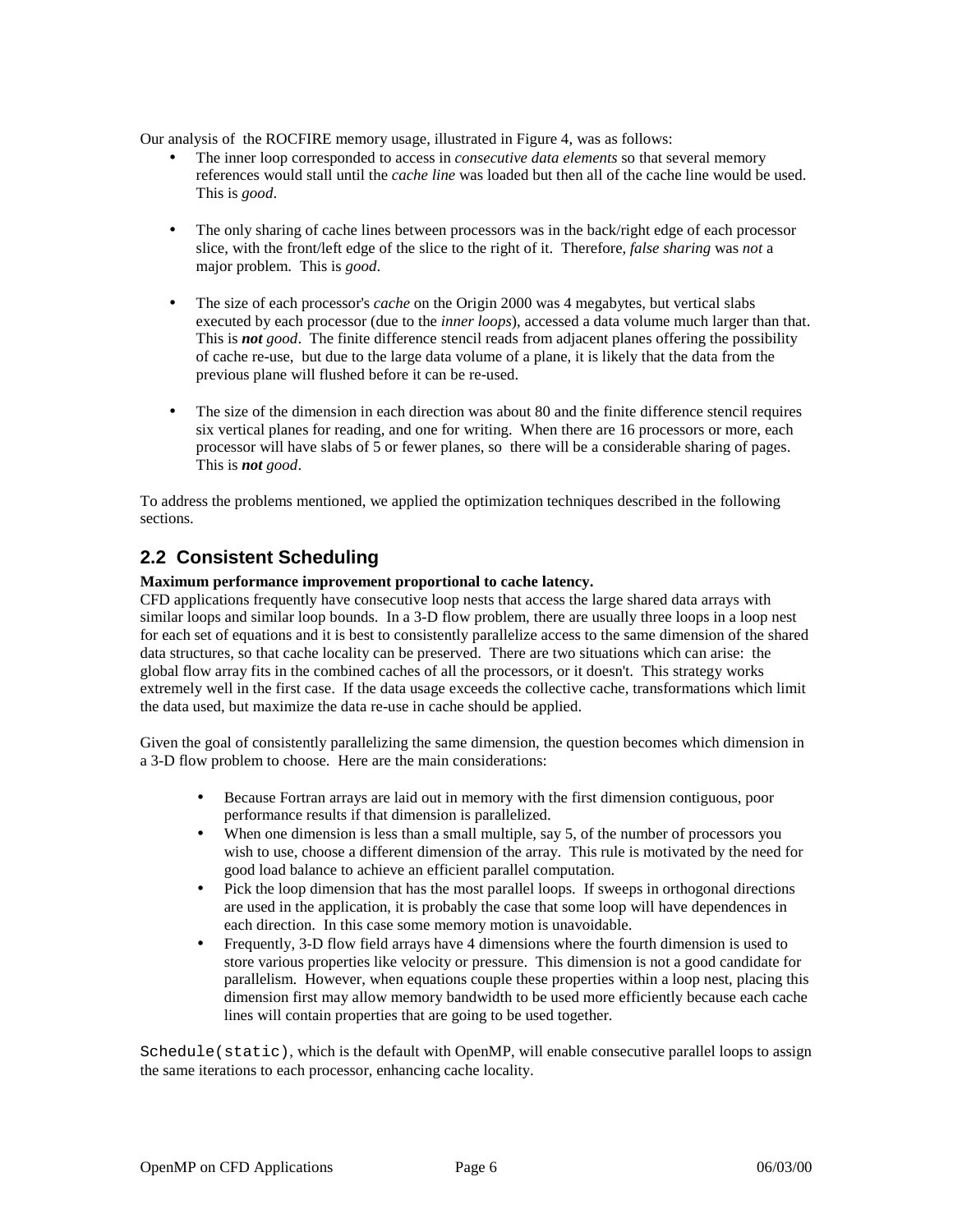Serial loops between parallel loops can spoil the cache of one or more processors if left to the default of serial execution on the master thread. Instead, we used parallel loops with an ORDERED section around the whole loop body. Such loops get scheduled just like parallel loops, but one processor waits for the previous processor to finish its work, so the execution is actually serial. This tends to preserve the cache of each processor.

```
Figure 6. Making the iteration consistent with if( ) statements.
!$OMP DO
       do j=-2,ny+2
!! Skip first and last iterations in this loop
       if ((j>-1) .and. (j<(ny+1)) then
        do k=1,nz
         do i=0,nx
          temp1 = ((oldsoln(i,j,k,1)-f(i,j,k,1))**2)
          err1a(id) = err1a(id) + temp1end do
        end do
       end if
       end do
```
In addition to having the same loop in the loop nest consistently parallel, the loop bounds should be consistent so that static scheduling assigns the same iterations to the same processor for each loop. An if statement containing the body of the loop can be used to extend shortened loops to use different loop bounds, as shown in Figure 6.

Through this method, all loops can be made to use the same bounds. This type of transformation could easily be performed by the compiler, leaving the source code simpler. We propose a new clause for the OpenMP Parallel Do directive: align([lowerbound],[upperbound]).

## **2.3 First Touch, NUMA Memory Options and Scalable Runtime**

### **Performance improvement proportional to NUMA latency.**

On NUMA systems, it is important that pages of the shared arrays are owned by the processor that accesses them most. For systems which assign a page to the processor which first touches it (the first touch placement policy), the processor that will use the data for computation should execute code that initializes shared arrays. Although, extensions to OpenMP for placement are possible [3], the initialization loops can be either parallelized, or run serially with an ORDERED parallel loop, as mentioned in Section 2.2.

NUMA systems may have several system tuning options which should be investigated. Experimenting with these parameters may improve performance. On some NUMA systems there is an automatic page migration policy which may help or hinder performance. To achieve the most benefit of techniques like consistent scheduling above, the operating system must schedule a thread to the same processor consistently.

It was also crucially important to the success of the ROCFIRE parallelization effort that we use a scalable runtime system. The original OpenMP compiler that we used required a non-scalable startup time for parallel loops, which produced poor performance for the experiments with 16, 32 and 64 processors. When we switched to using the native SGI OpenMP compiler, this problem disappeared.

# **2.4 Loop Interchange and Fusion**

### **Performance improvement proportional to** *join barrier* **cost plus parallel loop dispatch time.**

Once an array dimension and its corresponding loop have been selected for parallelization, performance improvements can be obtained by moving this loop to the outermost position in a loop nest. This reduces the parallel overhead for entering and exiting a loop.

Once the parallel loop has been interchanged for consecutive loops, it may be possible to reduce overheads further by combining adjacent loops, with no serial code in between, into one loop. This is called loop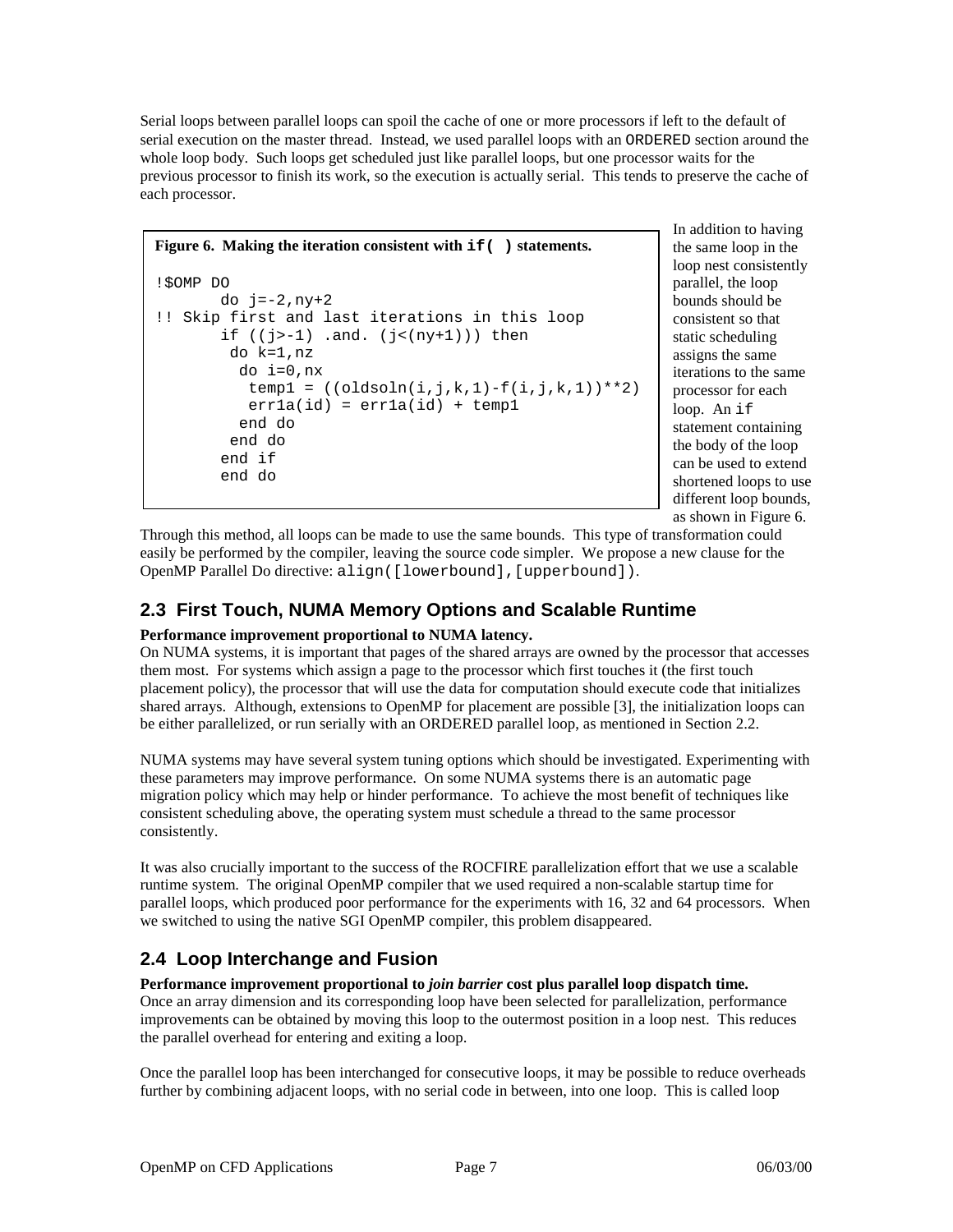fusion. If a small amount of serial code intervenes, it is still often possible to fuse the loops by executing the intervening code redundantly on all processors.

# **2.5 Parallel Regions**

#### **Performance improvement proportional to region barrier cost.**

OpenMP supports parallel regions. Inside a parallel region, all threads execute the code. MASTER or SINGLE thread regions can be used where it is necessary to execute serial code within a parallel region. Parallel loops inside the parallel region are executed in a work-sharing fashion. In ROCFIRE, performance improved when a series of parallel loops were enclosed within a parallel region. This replaced multiple fork/joins with a single fork/join.

## **2.6 Barrier Removal**

```
Performance improvement proportional to Barrier Time.
```

```
Figure 7. Barrier removal by specifying NOWAIT.
!$OMP DO
      do j=-2,ny+2
      do i=-2,nx+2
         f(i,j,k,1) = alpha*xfend do
      end do
!$OMP END DO NOWAIT
!$OMP DO
      do j=-2,ny+2
      do i=-2,nx+2
         f(i,j,k,1) = f(i,j,k,1) * xfend do
      end do
```
Barriers must be used in the parallel region between sections that compute a value on one thread that will be used on another thread. This avoids the second thread getting to the read before the first thread has written the data. OpenMP places a barrier by default at the end of each parallel loop. At the same time, barriers should be avoided to reduce overhead. A product such as KAI's Assure [8] can be used to determine when barriers can be removed. Sometimes the barrier can be removed by specifying NOWAIT on the ENDDO directive. See the example in Figure 7.

# **2.7 Loop Collapsing and Tiling**

### **Performance proportional to cache latency.**

Because the data volume of a slab in ROCFLO is larger than the cache size, data is driven out of the cache before it can be re-used for the next slab. Therefore, we decided to divide each slab into bricks to enable each processor to reuse data more efficiently. The bricks allowed the finite difference operators to reference data previously loaded from adjacent planes while it was still in cache. At the same time, it was necessary to reorder the dimensions of the flow field arrays for efficient access.

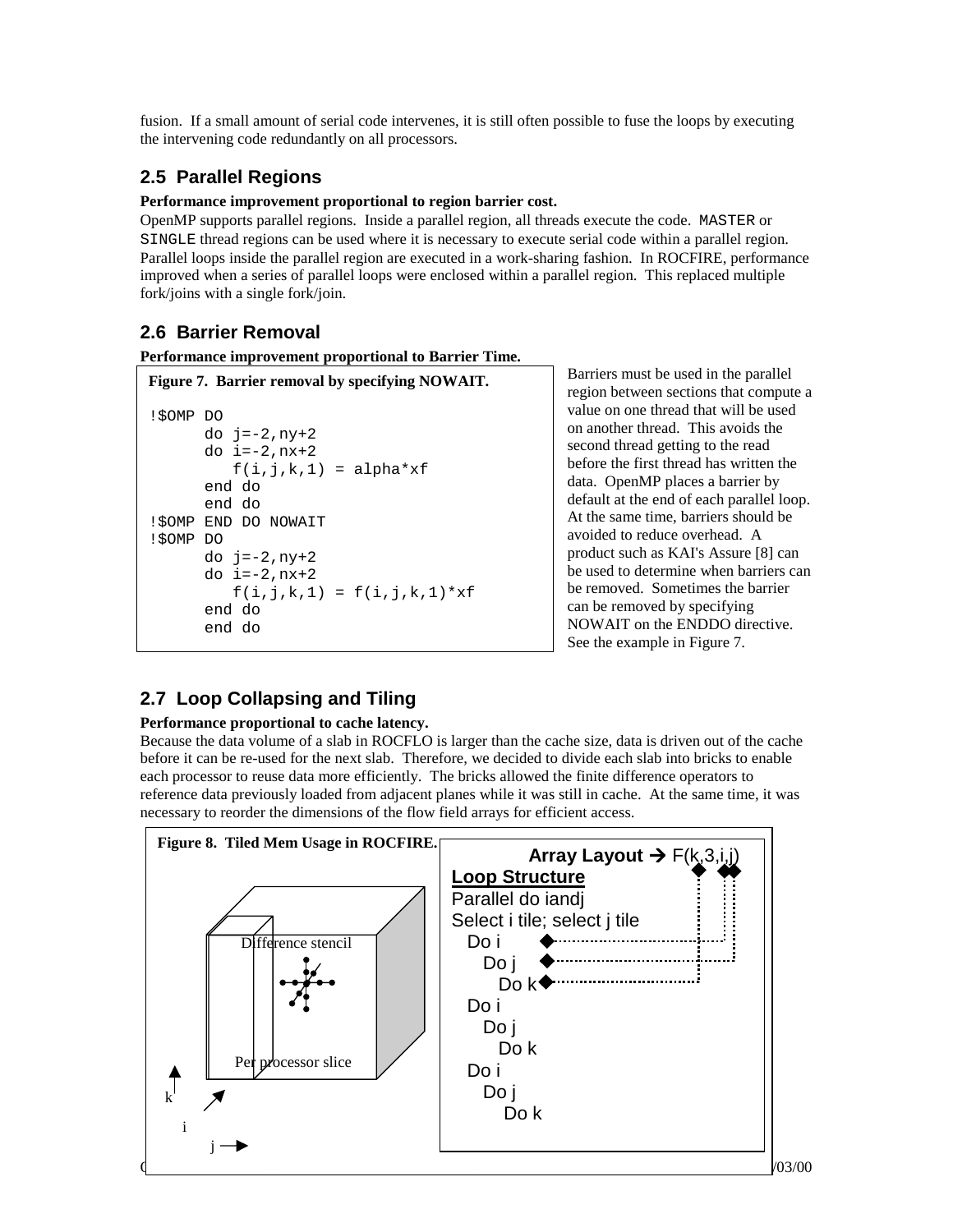In ROCFIRE, loop collapsing and tiling was implemented as follows:

- The i and i loops were picked as the face of the brick because both dimensions could be parallelized.
- Loops were interchanged to bring i and j loops adjacent and to the outermost position.
- A loop was placed outside the i and j loops with the product of the iterations of the original i and j loops.
- The iterations of the new loop were grouped by a set of iterations for the i loop and for the j loop (the tile sizes for i and j). Together, these form a tile.
- The index for the outer loop is translated to starting iterations for i and j loops.

The flow field array dimensions were interchanged to optimize the new loop structure:

- The k index, the depth of the brick, was made the leading dimension to utilize the cache line best.
- The physical parameter dimension, was placed next.
- The i and j dimensions were placed last to complete contiguous bricks of data stored on each processor.

A good brick size was determined experimentally. A brick should fit entirely in cache. Figure 8 illustrates the memory usage after tiling.

Tiling could be supported directly by OpenMP, relieving the programmer from the complicated tiling transformation. OpenMP allows nested loops to be described as parallel. A useful addition would be a clause to specify the tile size on the parallel loop directive. To our knowledge, there is only *one* implementation of OpenMP which truly implements nested parallel loops, the Nanos compiler[12] from the NANOS project in Barcelona. The NANOS group has proposed an OpenMP tiling clause, which we support.

## **2.8 Incremental OpenMP Parallelization Performance**

We applied the incremental parallelization process to ROCFIRE. The results are shown in Figure 9.

- 1. Loop-level parallelization -- parallelized a loop in each loop nest in ROCFIRE.
- 2. Consistent scheduling loop structure and iteration space made the same loop in each loop nest (using loop interchange and fusion). Performance improved and the peak performance shifted from 8 to 16 loops, an indication that scaling was being improved.
- 3. Loop tiling  $-$  Loop tiling and dimension re-ordering was performed. A tile size of  $10x10$  was used.
- 4. Barrier removal Unnecessary barriers were removed from parallel loops and a better tile size was used (11x7).
- 5. Scalable runtime -- The OpenMP implementation was changed to one with a scalable runtime library. Scalable ROCFIRE performance had been achieved.
- 6. 4X problem size the scalable runtime version of the code solving a four times larger problem.

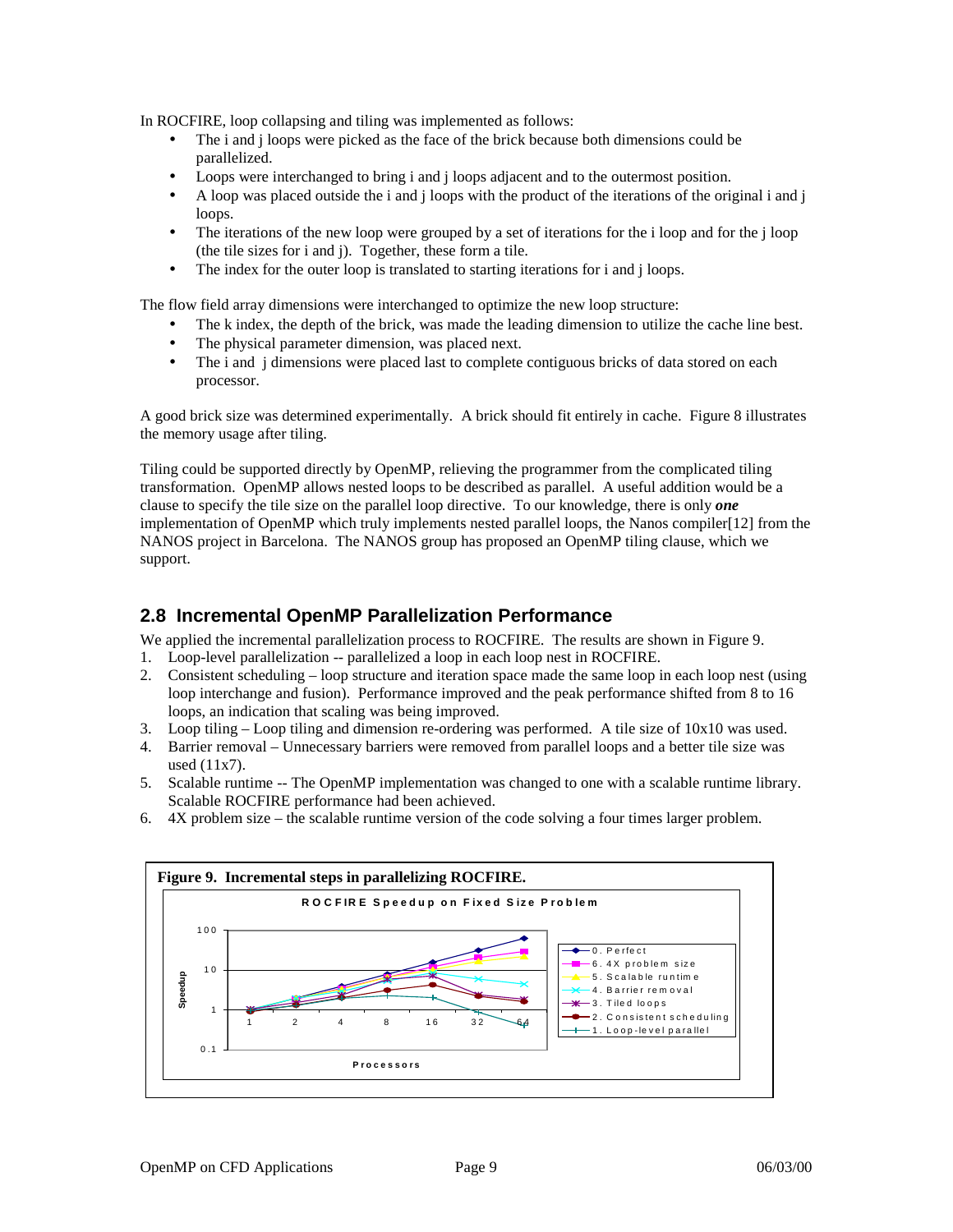

**Figure 10. Speedup comparison between MPI ROCFLO and OpenMP ROCFIRE.**

The MPI version of the ROCFLO application (discussed further in Section 3.) has been widely recognized as a highly-scaling program, both with a fixed problem and a scaled problem. But how does one recognize good scalability? We take the position, espoused in [14], that good scalability means that the parallel efficiency remains fixed, regardless of the number of processors. In other words, a plot of speedup versus processors should be a straight line. The slope of the line is unimportant. The important thing is consistent gains in speedup as the number of processors is increased. In Figure 10, we compare the speedups of the MPI version of ROCFLO (for scaled and fixed problems) with the speedup of the OpenMP version of ROCFIRE (for the 4X problem size). Even though the slope of the ROCFIRE line is less than the slope of the ROCFLO lines, they are still very similar, in terms of straightness (especially when comparing the fixed problems). From this we conclude that ROCFIRE has come close to matching the scalability of a highly-tuned MPI program.

# **3.****ROCFLO**

ROCFLO<sup>[11]</sup> is a CFD code currently being developed at CSAR, to simulate solid rocket booster core flow dynamics. Rocket flow problems exhibit singular features compared to other flow environments. Primary



among them being the fast propagating acoustic pulses in the chamber that could potentially cause instabilities and lead to rocket malfunction.

ROCFLO solves the unsteady, compressible, Navier-Stokes equations on dynamic meshes using a finite volume method. Dynamic meshes are handled through an Arbitrary Lagrangian-Eulerian (ALE) formulation. Second order accurate Central and Upwind TVD spatial discretization schemes have been implemented. An explicit multistage Runge-Kutta algorithm is used for time integration. Unsteady flows are computed using global time stepping, while steady state flows are more efficiently computed using local time stepping for convergence acceleration.

ROCFLO implements the above methods into a very general solver. A 3-D, multiblock structured approach is adopted to resolve the geometrical complexities of such flows. Domain decomposition is utilized for the parallel implementation.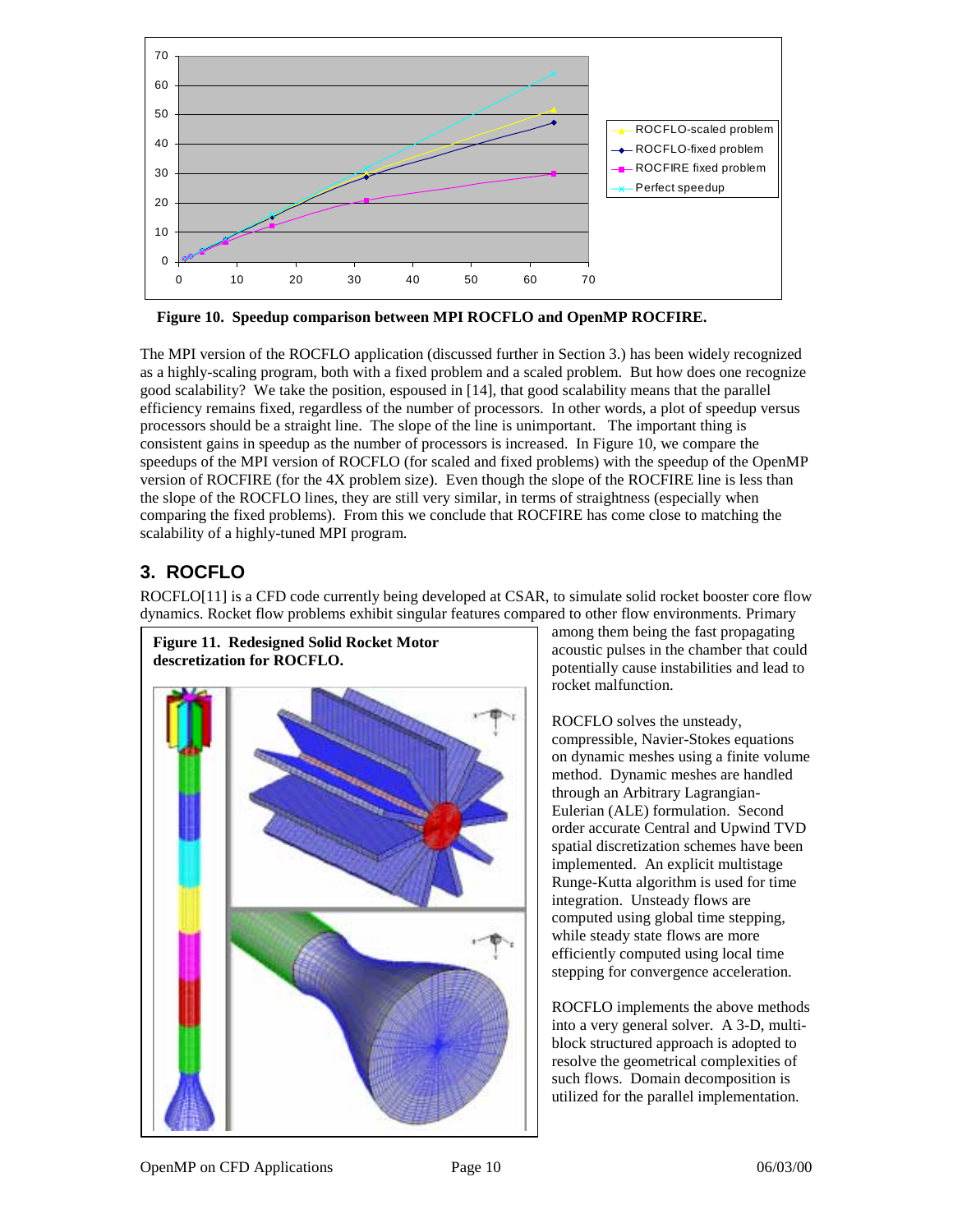Each computational block has an independent set of flow and simulation parameters allowing p-refinement.

The code is approximately 20,000 lines of Fortran90, using data encapsulation, pointers, and dynamic memory management. It runs on distributed memory parallel architectures using MPI for inter-process communication. Initial load balance in MPI is arranged statically by assigning one or more computational blocks to each of the processors. Each computational block is updated independently after which interblock boundary conditions are set in a communications phase. Blocks residing on the same processor just copy boundary data while those on different processors communicate using MPI. This communication phase is made to overlap the computations involved in regenerating the interior mesh for the next step following the boundary motion, thus achieving latency hiding. *Persistent messaging* is used to reduce startup overhead in the send/receive calls.

In [11], the solver was applied to the study of the Space shuttle Redesigned Solid Rocket Motor (RSRM) including the 11 point star grain in the fore-end and the aft nozzle. Gross flow parameters agree very well with actual Shuttle flight data. A view of the computational meshes used in the Space Shuttle booster simulations is presented in Figure 11.

## **3.1 MPI Emulation with OpenMP**

OpenMP contains nearly all the mechanisms it needs to emulate an MPI environment, so direct translation of an MPI program to an OpenMP program can be done in a straightforward way. Each MPI operation can be translated in place, macro expansion style, to OpenMP. The translations used for ROCFLO can be divided into 5 groups. The first describes how to set the OpenMP data and execution environment to emulate MPI. The second deals with data allocation not covered by the framework. The third includes the frequently used MPI collective operations. The fourth involves direct message passing. The last, at a higher level than MPI itself, is input/output operations.

# **3.2 MPI Environment Emulation**

All MPI processes execute the same program in parallel. OpenMP programs begin execution by only the master thread, but have the PARALLEL region directive that causes all threads to begin execution. A PARALLEL region made to encompass the whole program effectively emulates the MPI execution behavior.

All data in each MPI process is thread-private. Within OpenMP, data can be either shared or private. All that an OpenMP program needs to emulate the MPI data environment is to specify the DEFAULT(PRIVATE) clause on the PARALLEL region directive enclosing the program.

These concepts were applied to ROCFLO by enclosing the main program with the two OpenMP directives

!\$OMP PARALLEL DEFAULT(PRIVATE)

!\$OMP END PARALLEL

The frequently used MPI idiom for master process execution –

```
if (myid.eq.0) then
    ...
endif
```
was replaced with the OpenMP master directive block –

```
!$OMP MASTER
      ...
!$OMP END MASTER
```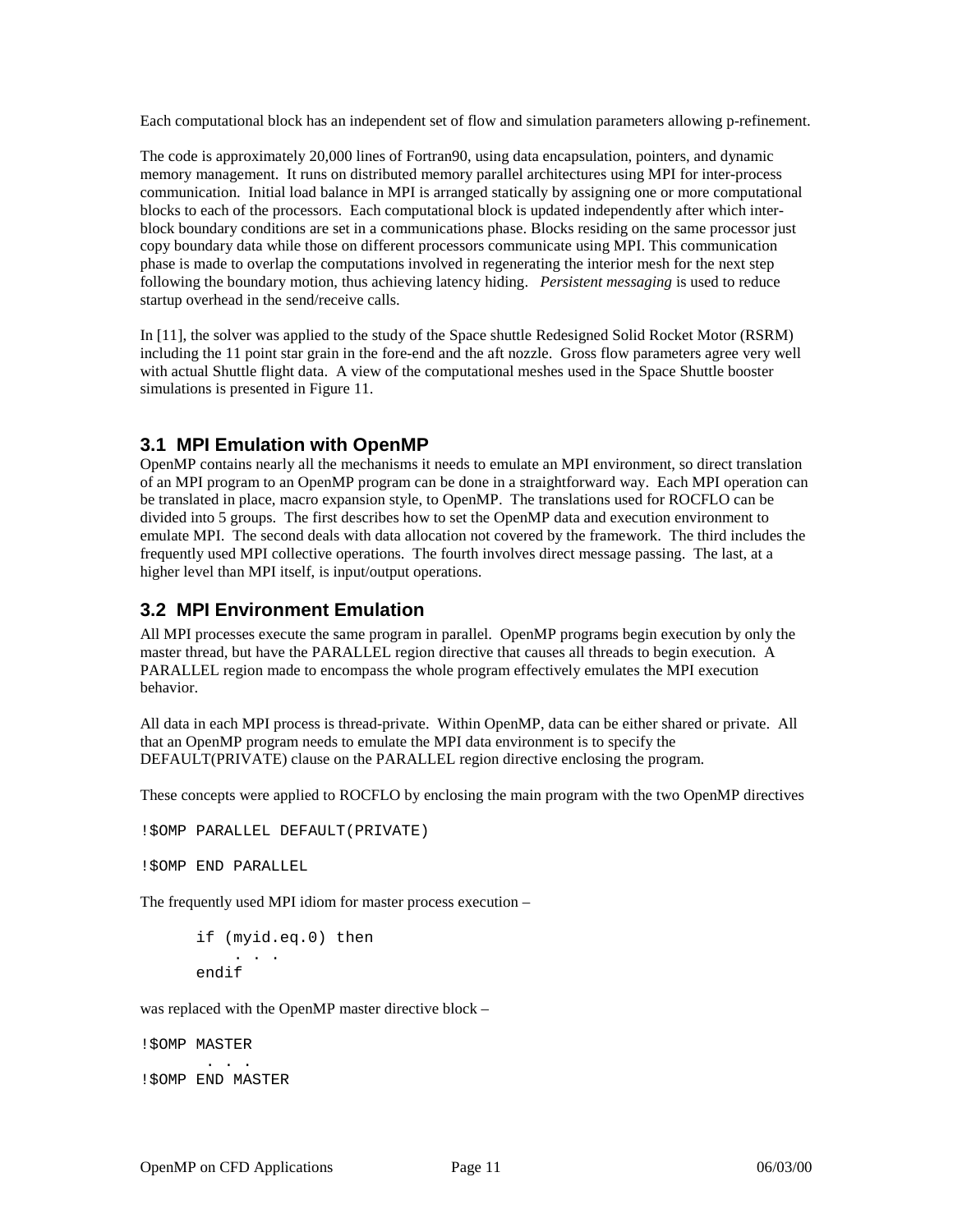## **3.3 Data Allocation**

Fortran has four forms of persistent data: module data, allocatable and pointer based data, data/save variables, and commons. In this subsection we consider how to make OpenMP treat the first three types in the same way as MPI. In OpenMP 1.0, module data is shared by default. In an MPI program, however, module data is private because all data is private. To emulate MPI, module data in OpenMP must be placed in a thread private common. In ROCFLO, for example, the module data –

```
INTEGER, PUBLIC, ALLOCATABLE :: F_pndom(:)
INTEGER, PUBLIC, ALLOCATABLE :: F_pdoms(:,:)
```
was replaced by –

```
INTEGER, PUBLIC, POINTER :: F_pndom(:)
      INTEGER, PUBLIC, POINTER :: F_pdoms(:,:)
      COMMON /PRIV/ F_pndom, F_pdoms
!$OMP THREADPRIVATE (/PRIV/)
```
Fortran allocatables are similar to pointer-based data in persistence. In OpenMP when multiple threads execute an allocate, the threads receive pointers to different physical memory. This is semantically identical to MPI. However, because OpenMP is based on threads, sharing the virtual address space, when the allocation is performed mutual exclusion is used to guarantee that distinct sections of the address space are assigned. We found this to be a scalability limitation in the implementation of OpenMP that we tested.



Figure 13 compares the performance of ALLOCATE used with OpenMP and MPI on the following simple test program –

```
DO i=1,1000000
     ALLOCATE( array1(N:M) )
     DO j=N,M
        array1(j) = fn(i,j,N,M)RESULT = RESULT + array1(j)END DO
     DEALLOCATE( array1 )
END DO
```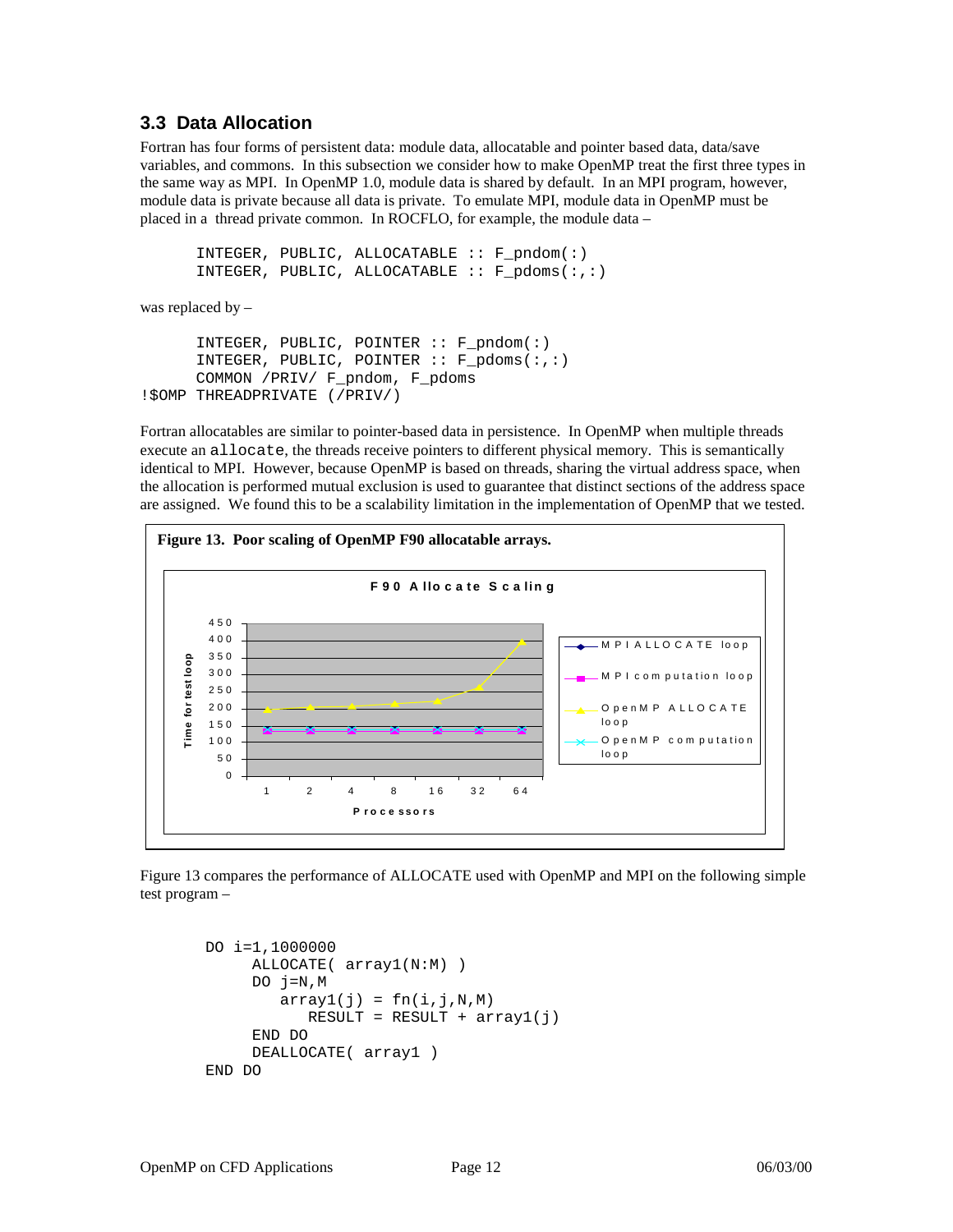Both the OpenMP and the MPI versions were run once with an allocatable array and once with a static array to isolate the penalty for allocation. For this simple loop, as shown in the figure, OpenMP performance is much worse on an SGI O2000 system. Highly modular programs, such as ROCFLO, which allocate and free data frequently can suffer noticeably. The same performance occurred with both the native SGI and the KAI implementations of OpenMP. However, with a different approach, using pointer variables instead of allocatables, we could take advantage of a fast private malloc() available in the KAI implementation. Therefore, we consider this an implementation dependent OpenMP problem.

Data statements, which initialize variables, and Save statements, which make a value persistent across calls to the enclosing routine, define variables which are by default SHARED in OpenMP. This is different from the MPI semantics, where every variable is private. So these variables must be made thread private. For example,

```
DATA variable2/0/
SAVE variable3
```
would be replaced by –

```
COMMON /PRIV/ variable2, variable3
     DATA variable2/0/
!$OMP THREADPRIVATE(/PRIV/)
```
Attention should be paid to program "make" files which use a –save option, available in some compilers, to convert all locally scoped variables to saved variables.

## **3.4 Collective Operations**

OpenMP barriers are semantically equivalent to MPI barriers. In this case, threads-based OpenMP enjoys a performance advantage over MPI, where messages must be sent between processes to implement barriers. On the SGI O2000 architecture, OpenMP barriers are consistently about a factor of 4 faster than MPI



barriers. See Figure 14.

The concept of reductions in OpenMP is different than that in MPI. MPI\_Allreduce() performs a reduction across processes. In OpenMP the reduction() clause applies across parallel loop iterations. When emulating MPI, one wants to "reduce" data across threads inside the parallel region, not inside a loop. Therefore, when the

CALL MPI BARRIER (MPI COMM WORLD, F mpierr) CALL MPI\_ALLREDUCE (F\_dtmin, dtmin, 1, MPI\_REAL, MPI\_MIN, MPI\_COMM\_WORLD, F\_mpierr)

MPI code performed –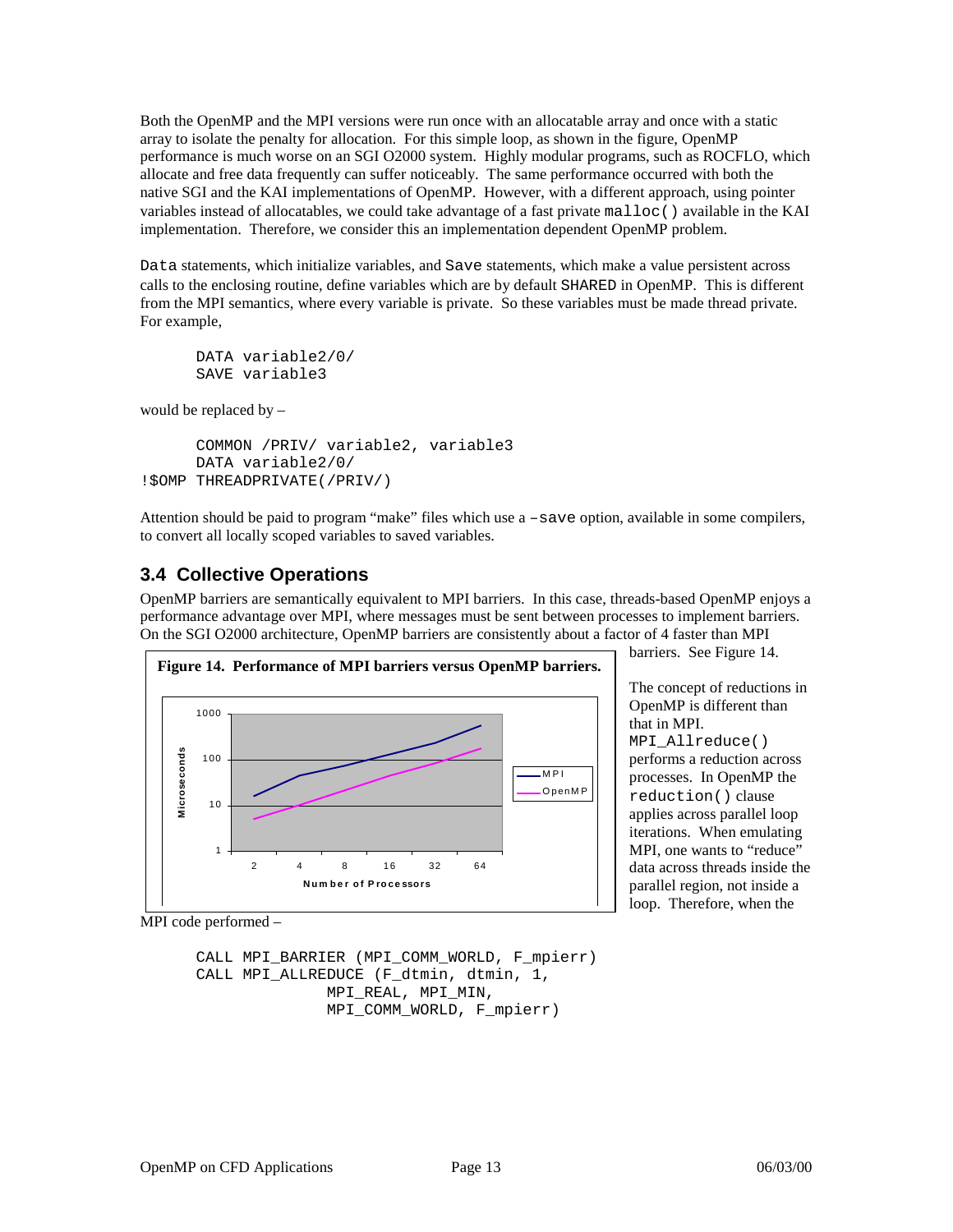It was replaced by –

```
!$OMP SINGLE
      Global min = 1.e28
!$OMP END SINGLE
! Implicit barrier
!$OMP CRITICAL
      Global_min = min(Global_min, F_dtmin)
!$OMP END CRITICAL
!$OMP BARRIER
      F_dtmin = Global_min
```
This implementation is straightforward but does not scale well. For scalability, high performance implementations use logarithmic or tree sum reductions. Figure 15 shows the performance of reduction kernels implemented with an OpenMP CRITICAL SECTION and with a REDUCTION clause, using a logarithmic algorithm. Because implementing a sophisticated reduction algorithm is complex and platform-dependent, we propose that OpenMP be extended to include a reduction across threads in a parallel region.



In OpenMP, broadcasting data can be much more efficient than in MPI. Any shared data, is implicitly broadcast to all threads by the hardware. So, we need only make the broadcasted variable shared. In ROCFLO for example –

```
IF (F_pid==0) THEN
      WRITE(*,*)'Enter test prefix:'
      READ(*,*)F_prefix
   ENDIF
CALL MPI_BCAST (F_prefix, 20, MPI_CHARACTER,
          0, MPI_COMM_WORLD, F_mpierr)
```
was replaced by --

```
IF (F_pid==0) THEN
            WRITE(*,*)'Enter test prefix:'
            READ(*,*)F_prefix
         ENDIF
!$OMP BARRIER
```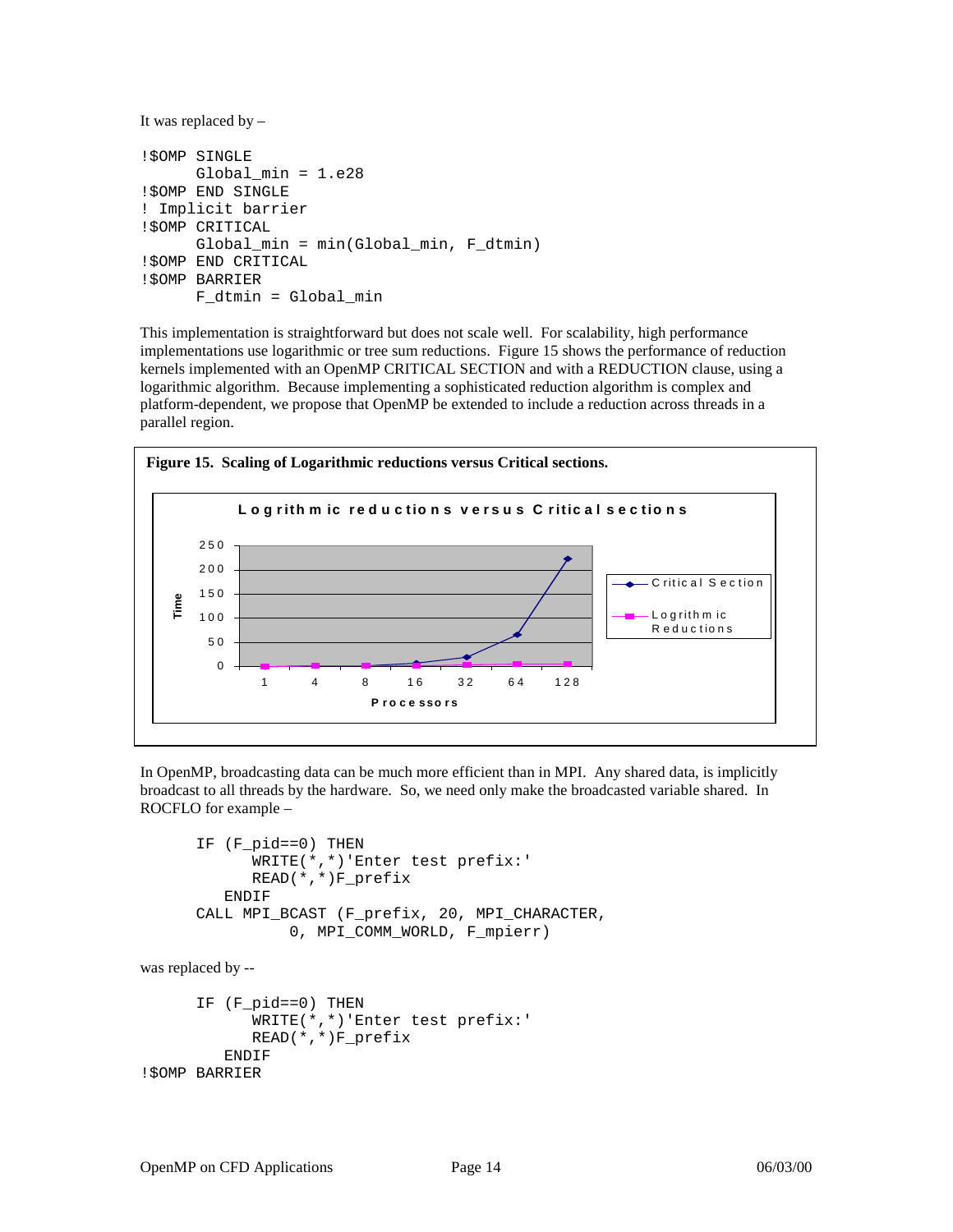where  $F_{\text{prefix}}$  is made shared by placing it in a module. (Note that IF( $F_{\text{mid}}=-0$ ) is an idiom for an OpenMP MASTER directive block.)

# **3.5 Message Passing**

Aside from the collective operations described above, ROCFLO uses MPI\_Start() and MPI\_Waitall() for persistent sends and receives at the boundaries of adjacent domains. For message passing calls, we built a message passing infrastructure in OpenMP to emulate send and receive functions. Most of the code in the infrastructure deals with the data structures needed to handle persistent messages. The OpenMP part finally involves copying from a thread private data area to a shared message buffer and then the reverse for receives. Synchronization uses OMP\_SET\_LOCK() and OMP\_UNSET\_LOCK() on persistent message structures. MPI\_Waitall() waits until all queued messages have been marked completed.

This implementation is not optimal, and was a performance bottleneck. It uses two copies for a send/receive pair. In optimal message passing, only one copy is requiredand OpenMP does not support the transfer of thread private data to thread private data. To make it optimal for message passing would require sharing all the data that is passed between processors. If one does that, one may be able to eliminate the one copy as well by placing logically adjacent data domains in adjacent shared memory.

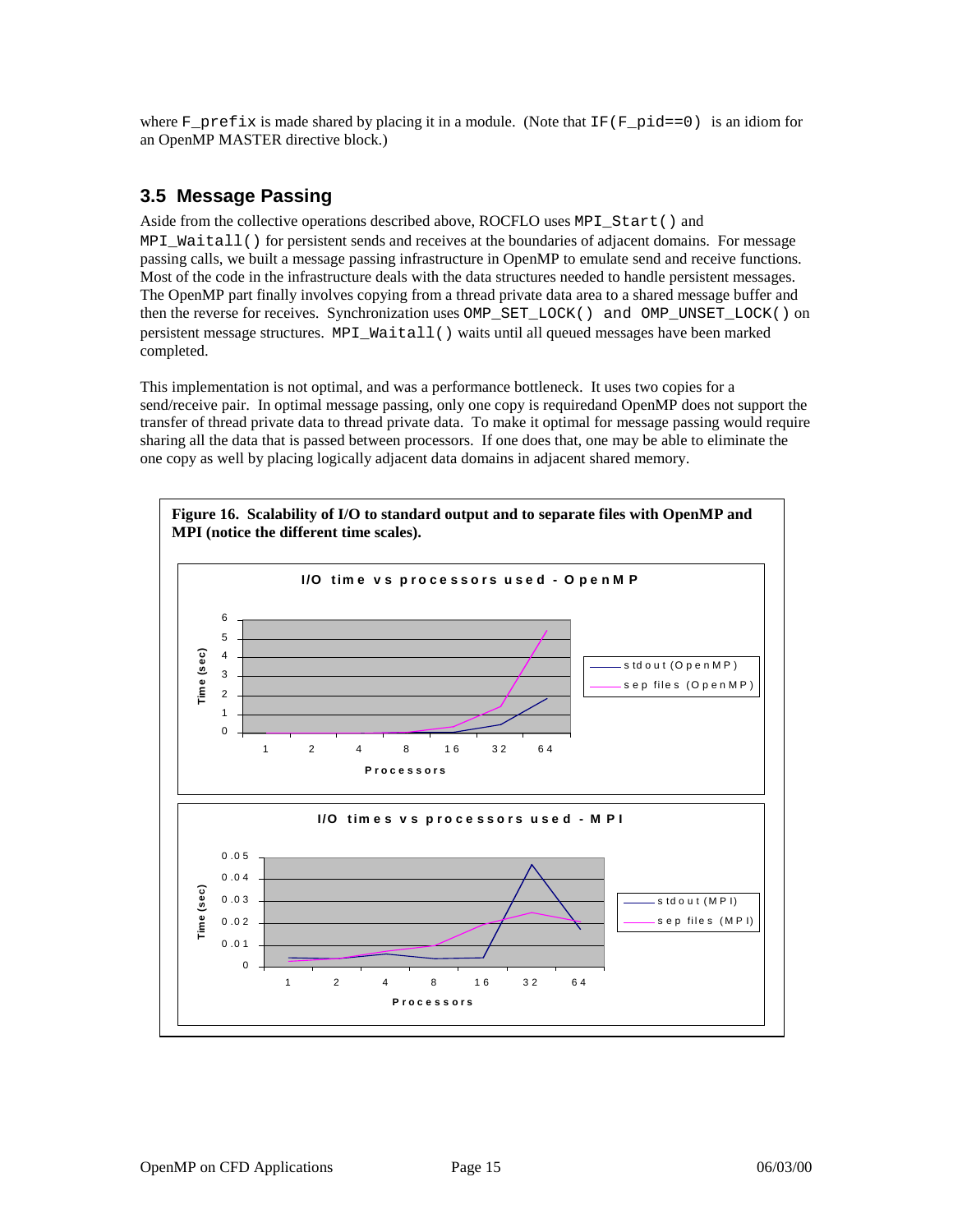# **3.6 File I/O**

In MPI, unless one uses MPI I/O, each process performs I/O on a separate file. This is inherently more scalable because contention exists only at the operating system and I/O system levels. In the OpenMP implementation we tested, all I/O operations are apparently locked, even those to separate unit numbers. This makes I/O a performance bottleneck for SPMD programs. Figure 16 shows the scalability difference for a simple I/O test kernel similar to the one shown above for allocation in Section 3.3. Note that even for a small number of processors, OpenMP I/O performed 100 times slower than MPI I/O.



## **3.7 ROCFLO OpenMP Version Performance**

When all of the components in the migration from MPI to OpenMP are complete, the OpenMP domain decomposed version of ROCFLO should scale very well. To isolate the effect on scalability of each of the components, we constructed an experiment whose results are shown in Figure 17. In the test, the size of the domain for each processor was held constant as processors were added. Instrumentation was added around each of the components of the MPI-to-OpenMP migration described above. The bottom curve shows the measured speedup of one run of the code. Each higher curve shows what the speedup would be if the indicated component(s) had scaled as well as with the MPI program. As can be seen, the listed components account for nearly all scaling problems because the final, topmost curve, is very close to the perfect speedup line. Here are our observations on each curve starting from the bottom:

- **I/O** has the greatest scaling problems. This is due, we believe, to two effects. First, the larger effect is that from one run to the next, I/O delays can vary dramatically. We believe that the anomalous speedup value at 32 processors represents run-to-run variations in I/O speed which we could not isolate or resolve. Other runs occasionally displayed similar regressions. Second, locking in OpenMP file descriptor access, as measured, above is a repeatable effect. We consider this to be an OpenMP implementation problem because we don't believe the language should include special I/O constructs. We can resolve this problem by doing less I/O, if saving fewer flow fields is acceptable for our application.
- **Allocates**. This degradation is described and isolated above. Again, we consider this an implementation problem. In this case, other OpenMP implementations have illustrated that the effect can be eliminated on other applications [9] (by using scalable memory allocators).
- **Messaging Infrastructure and Reductions**. As shown in the isolated data above, the majority of the non-scaling is due to non-scaling reductions as implemented in our library. In that sense it is implementation dependent and not a problem with OpenMP. However, we would also like to propose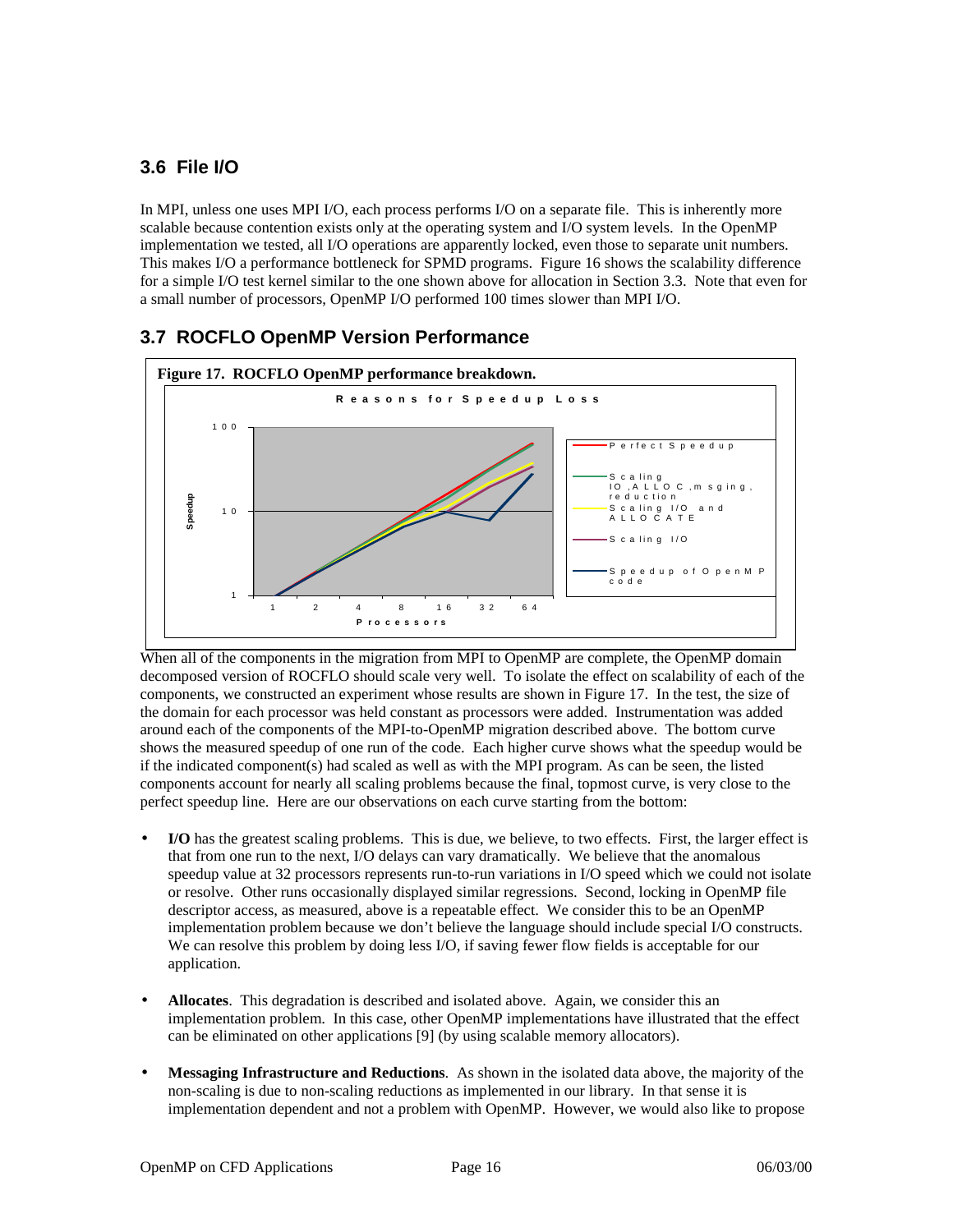that the OpenMP Architecture Review Board (ARB) consider supporting reductions of the type we used so that users don't have to re-implement scalable reductions.

## **4. Summary**

To summarize our experiences with scalable parallelism in OpenMP on these two CFD codes, we summarize the major techniques we used and the OpenMP limitations we discovered in Table 2. Some limitations can be avoided by following the coding style we described. Using tools to identify and resolve problems can eliminate some limitations. Some problems are likely to be fixed in future releases of the compiler we used. Some will be aided by changes that are expected in OpenMP V2.0.

| Point             | <b>Technique</b>                                    | <b>Manual Resolution</b>  | <b>OpenMP</b> Features or |  |  |
|-------------------|-----------------------------------------------------|---------------------------|---------------------------|--|--|
|                   |                                                     |                           | <b>Enhancements</b>       |  |  |
|                   | <b>Incremental OpenMP Parallelization (ROCFIRE)</b> |                           |                           |  |  |
| Incr 1            | Consistent scheduling                               | Careful placement of      | Static scheduling.        |  |  |
|                   | of multiple fine grain                              | directives. Hand          | Thread affinity to        |  |  |
|                   | loops.                                              | reindex loops.            | iteration directive?      |  |  |
| Incr 2            | Local page ownership                                | Parallelize init loop for | Data placement            |  |  |
|                   | on NUMA systems.                                    | first touch.              | directive?                |  |  |
| Incr <sub>3</sub> | Data domains too big                                | Interchange, collapse,    | Cache analysis tools to   |  |  |
|                   | for cache                                           | and tile loops. Reorder   | find problems. True       |  |  |
|                   |                                                     | array dimensions.         | multiple level parallel   |  |  |
|                   |                                                     |                           | implementation?           |  |  |
|                   |                                                     |                           | (e.g.perfex)              |  |  |
| Incr <sub>4</sub> | Memory motion to                                    | Parallelize small loops   | OpenMP performance        |  |  |
|                   | master for serial loop                              | or use ordered            | analysis tools, (e.g.     |  |  |
|                   | between parallel ones.                              | scheduling if serial.     | guideview)                |  |  |
| Incr <sub>5</sub> | Minimize barriers.                                  | Fuse loops or use         | Tool for determining      |  |  |
|                   |                                                     | nowait option.            | barrier removal           |  |  |
|                   |                                                     |                           | validity(e.g.assure)      |  |  |
| Incr 6            | Scalable barriers and                               | Hand code logarithmic     | Performance               |  |  |
|                   | reductions                                          | reduction operations.     | certification suite,      |  |  |
|                   |                                                     |                           | scalable library code     |  |  |
|                   | <b>MPI to OpenMP Migration (ROCFLO)</b>             |                           |                           |  |  |
| Mig 1             | Partitioning data into                              | MPI-like privatization    | Default private.          |  |  |
|                   | domains for NUMA.                                   | of all data but buffers.  |                           |  |  |
| Mig 2             | F90 allocation                                      | Move data to local        | Scalable F90 allocation   |  |  |
|                   | synchronization                                     | private or thread         | of privates?              |  |  |
|                   |                                                     | private common.           |                           |  |  |
| Mig 3             | DATA and SAVE                                       | Move to thread private    | Private for DATA and      |  |  |
|                   | made thread private.                                | common.                   | SAVE, OpenMP 2.0.         |  |  |
| Mig 4             | Reductions,                                         | Shared reduction var      | Reduction on parallel     |  |  |
|                   | broadcast,  of                                      | updated with private in   | region?                   |  |  |
|                   | private variables.                                  | critical section.         |                           |  |  |
| Mig <sub>5</sub>  | Emulate message                                     | Copy private data to      | Tool to verify domain     |  |  |
|                   | passing.                                            | shared buffers and        | ownership of shared       |  |  |
|                   |                                                     | back.                     | data. (e.g. assure)       |  |  |
| Mig 6             | File unit                                           | Use lower level I/O       | Copy private, in          |  |  |
|                   | synchronization.                                    | library?                  | OpenMP 2.0. Parallel      |  |  |
|                   |                                                     |                           | I/O Library?              |  |  |

|  | Table 2. Key OpenMP issues. (Requests for improvements in OpenMP denoted by "?".) |  |
|--|-----------------------------------------------------------------------------------|--|
|  |                                                                                   |  |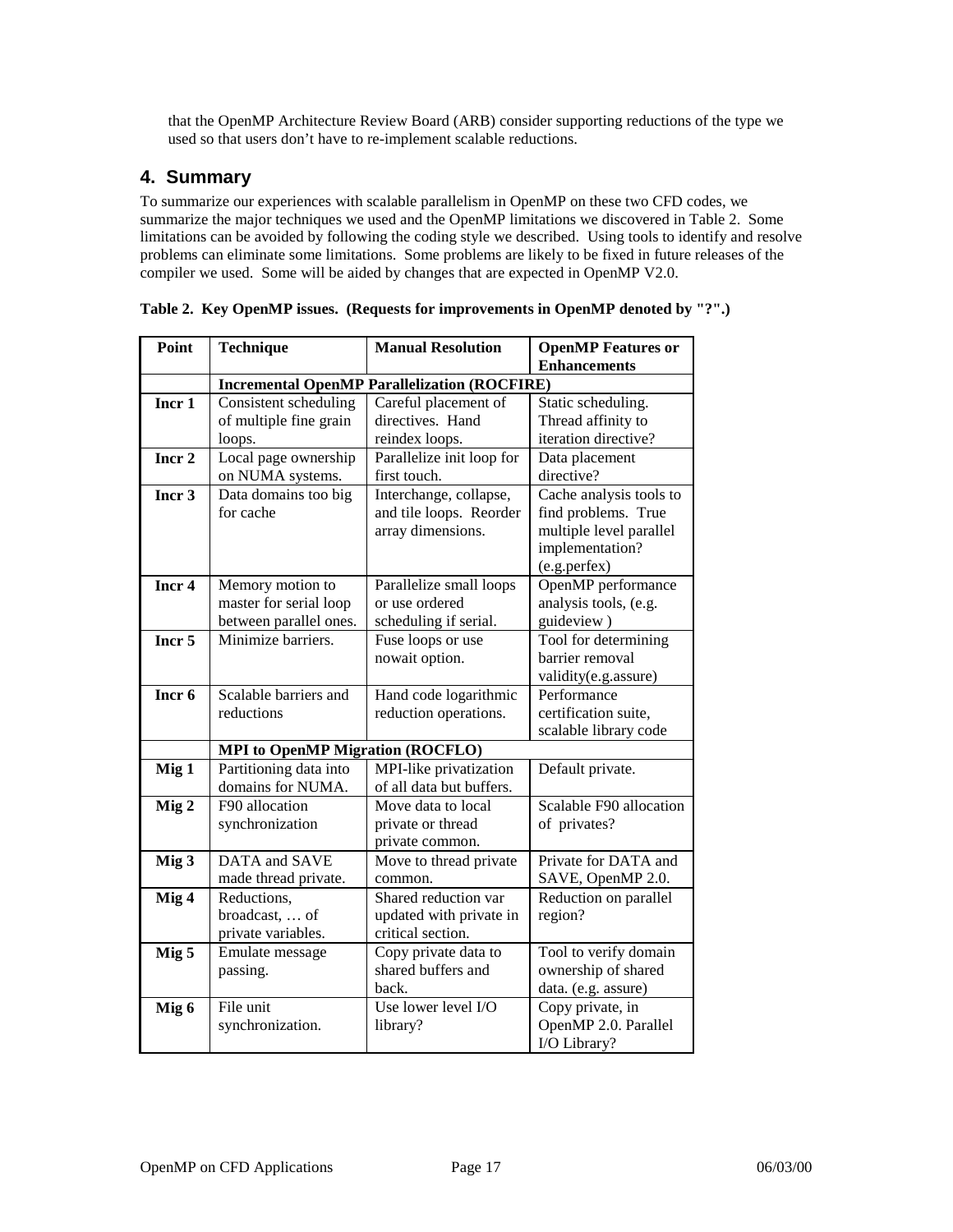# **5.****Conclusion**

Through our ROCFIRE experiment, we believe that we have described an incremental parallelization methodology that can produce *scalable* performance, which comes close to that possible with a highlytuned, domain-decomposed MPI program. In addition, through our ROCFLO experiment, we have illuminated several OpenMP performance problems.

We have suggested additions to OpenMP which would make the incremental path easier and which could fix performance problems. In the short-term, we have identified performance pitfalls which OpenMP programmers can avoid. In the long term, attention to these suggestions by the OpenMP ARB and compiler writers could go a long way toward making OpenMP a mature programming paradigm, in which high-performance is achievable through a series of incremental steps.

### *Acknowledgements*

This work was supported by the U.S. Department of Energy through the University of California under Subcontract number B341494. The experiments were done using the facilities of the National Computational Science Alliance, located at the University of Illinois at Urbana-Champaign.

## **References**

[1] OpenMP home page: "OpenMP: Simple, Portable, Scalable SMP Programming". [http://www.openmp.org](http://www.openmp.org/)

[2] Jackson, T.L., J. Buckmaster. and J. Hoeflinger. "Three-dimensional flames supported by heterogeneous propellants", submitted, 1999.

[3] Balsara, D.S.and C.D.Norton, "Highly Parallel Structured Adaptive Mesh Refinement Using Parallel Language-Based Approaches", submitted to Journal of Parallel Computing, 1999.

[4] Tafti, D. K., and G. Wang. "Application of Embedded Parallelism to large Scale Computations of Complex Industrial Flows". International Mechanical Engineering Congress and Exposition, Anaheim, CA, November 1998.

[5] Provatas, N., N. Goldenfeld , and J. Dantzig. "Adaptive Mesh Refinement Computation of Solidification Microstructures using Dynamic Data Structures", Journal of Computational Physics, volume 148, 1998.

[6] Sobh, N., J. Huang, L. Yin, R. B. Haber, and D. A. Tortorelli, "A Discontinuous Galerkin Model for Precipitate Nucleation and Growth in Aluminum Alloy Quench Processes", submitted for publication in International Journal of Numerical Methods in Engineering, 1999.

[7] Zagha, M., B. Larson, S. Turner, M. Itzkowitz. "Performance Analysis Using the MIPS R10000 Performance Counters", Proceedings Supercomputing'96, November 1996, Pittsburgh, PA.

[8] Kuck & Associates, Inc. KAP/Pro Toolset Manuals, [http://www.kai.com.](http://www.kai.com/)

[9] Kuhn, B., P. Petersen, and E. O'Toole. "OpenMP versus Threading in C/C++", First European Workshop on OpenMP (EWOMP'99).

[10] Heath, M. T. and W. A. Dick. "Virtual Rocketry: Rocket Science Meets Computer Science", IEEE Computational Science and Engineering, volume 5:1, pages 16-26, 1998.